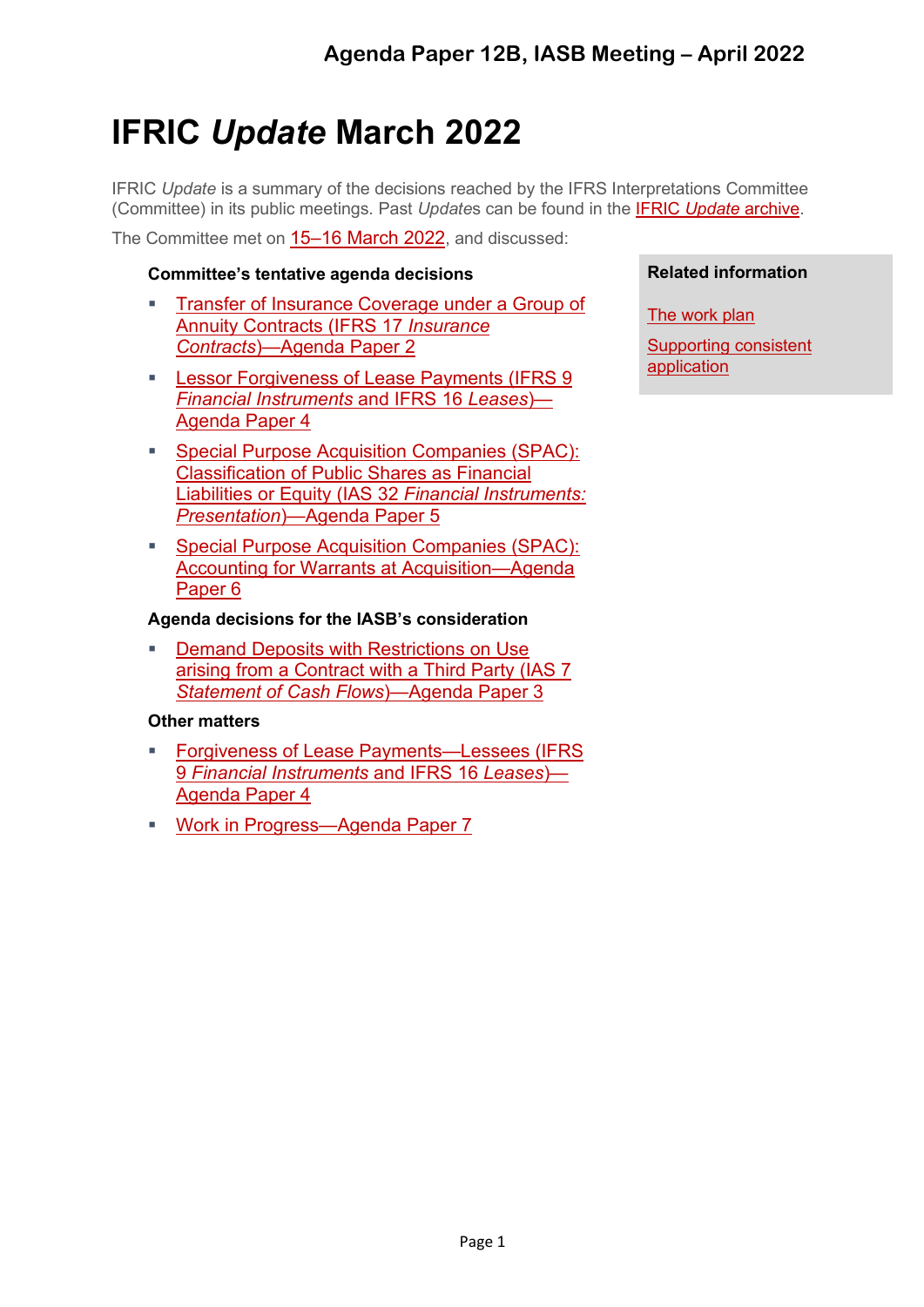# <span id="page-1-0"></span>**Committee's tentative agenda decisions**

The Committee discussed the following matters and tentatively decided not to add standardsetting projects to the work plan. The Committee will reconsider these tentative decisions, including the reasons for not adding standard-setting projects, at a future meeting. The Committee invites comments on the tentative agenda decisions. Interested parties may submit comments on the open for [comment](https://www.ifrs.org/projects/open-for-comment/) page. All comments will be on the public record and posted on our website unless a respondent requests confidentiality and we grant that request. We do not normally grant such requests unless they are supported by a good reason, for example, commercial confidence. The Committee will consider all comments received in writing up to and including the closing date; comments received after that date will not be analysed in agenda papers considered by the Committee.

# <span id="page-1-1"></span>**Transfer of Insurance Coverage under a Group of Annuity Contracts (IFRS 17** *Insurance Contracts***)—Agenda Paper 2**

The Committee received a request about a group of annuity contracts. The request asked how an entity determines the amount of the contractual service margin to recognise in profit or loss in a period because of the transfer of insurance coverage for survival in that period.

# **Fact pattern**

The request described a group of annuity contracts under which the policyholder of each contract:

- a. pays the premium upfront and has no right to cancel the contract or seek a refund;
- b. receives a periodic payment from the start of the annuity period for as long as the policyholder survives (for example, a fixed amount of CU100 for each year that the policyholder survives); and
- c. receives no other services under the contract (for example, no other types of insurance coverage or investment-return service).

The fact pattern referred to groups of contracts for which the annuity period starts immediately after contract inception ('immediate annuity') and also those for which the annuity period starts on a specified date after contract inception ('deferred annuity')—for example, a contract entered into in 2022 for which the annuity period starts in 2042.

#### **Applicable requirements in IFRS 17**

Paragraph 44(e) of IFRS 17 requires an entity to adjust the carrying amount of the contractual service margin for the amount recognised as insurance revenue because of the transfer of insurance contract services in the period, determined by allocating the contractual service margin over the current and remaining coverage period applying paragraph B119 of IFRS 17.

Paragraph B119 of IFRS 17 states that an entity recognises in profit or loss in each period an amount of the contractual service margin to reflect the insurance contract services provided under the group of insurance contracts in that period. The amount is determined by:

a. identifying the coverage units in the group. The number of coverage units in a group is the quantity of insurance contract services provided by the contracts in the group, determined by considering for each contract the quantity of the benefits provided under a contract and its expected coverage period.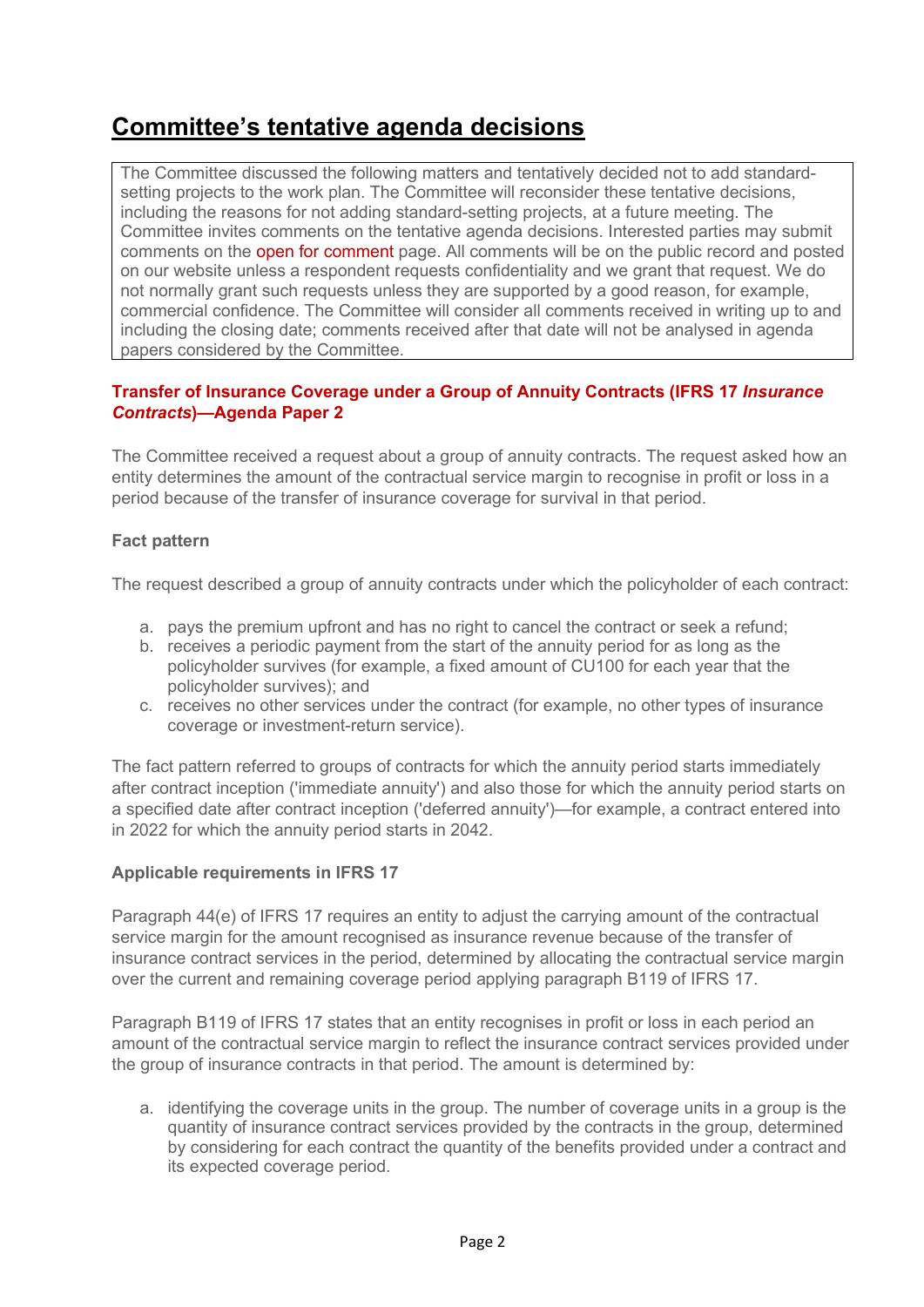- b. allocating the contractual service margin at the end of the period equally to each coverage unit provided in the current period and expected to be provided in the future.
- c. recognising in profit or loss the amount allocated to coverage units provided in the period.

#### **Methods for applying the requirements to the fact pattern**

The request sets out two methods of determining, for each contract in the group, the quantity of the benefits of insurance coverage provided in the current period and expected to be provided in the future.

#### *Method 1*

| <b>Current period</b>                                                                                          | Expected to be provided in the future                                                                                                                                                                                                                                                   |
|----------------------------------------------------------------------------------------------------------------|-----------------------------------------------------------------------------------------------------------------------------------------------------------------------------------------------------------------------------------------------------------------------------------------|
| Determined based on the annuity payment<br>the policyholder is able to validly claim in<br>the current period. | Determined based on the present value of<br>the annuity payments the policyholder is<br>expected to be able to validly claim in the<br>future until the end of the coverage period<br>(the balance of the expected future annuity)<br>payments as at the end of the current<br>period). |

#### *Method 2*

| <b>Current period</b>                                                                                                                                                                                                                                                                                                                                                                                      | Expected to be provided in the future                                                                                                                                                   |
|------------------------------------------------------------------------------------------------------------------------------------------------------------------------------------------------------------------------------------------------------------------------------------------------------------------------------------------------------------------------------------------------------------|-----------------------------------------------------------------------------------------------------------------------------------------------------------------------------------------|
| Determined based on the total of: i. the<br>annuity payment the policyholder is able to<br>validly claim in the current period, and ii. the<br>present value of the annuity payments the<br>policyholder is expected to be able to validly<br>claim in the future until the end of the<br>coverage period (the balance of the<br>expected future annuity payments as at the<br>end of the current period). | Determined based on the present value of<br>the balances of the expected future annuity<br>payments as at the beginning of each future<br>period, until the end of the coverage period. |

# **Applying paragraph B119 of IFRS 17**

Applying paragraph B119(a) of IFRS 17, an entity:

- a. identifies the insurance contract services to be provided under the group of contracts. In the fact pattern described in the request, insurance coverage for survival is the only insurance contract service provided under the group of contracts.
- b. considers the expected coverage period for each contract in the group. In the fact pattern described in the request, the expected coverage period would reflect the entity's expectations of how long the policyholder will survive.
- c. considers the quantity of the benefits provided under each contract in the group.

IFRS 17 does not prescribe a method for determining the quantity of the benefits provided under a contract. Instead, an entity is required to use a method that meets the principle in paragraph B119 of reflecting the insurance contract services provided in each period. Different methods may achieve that principle depending on the facts and circumstances.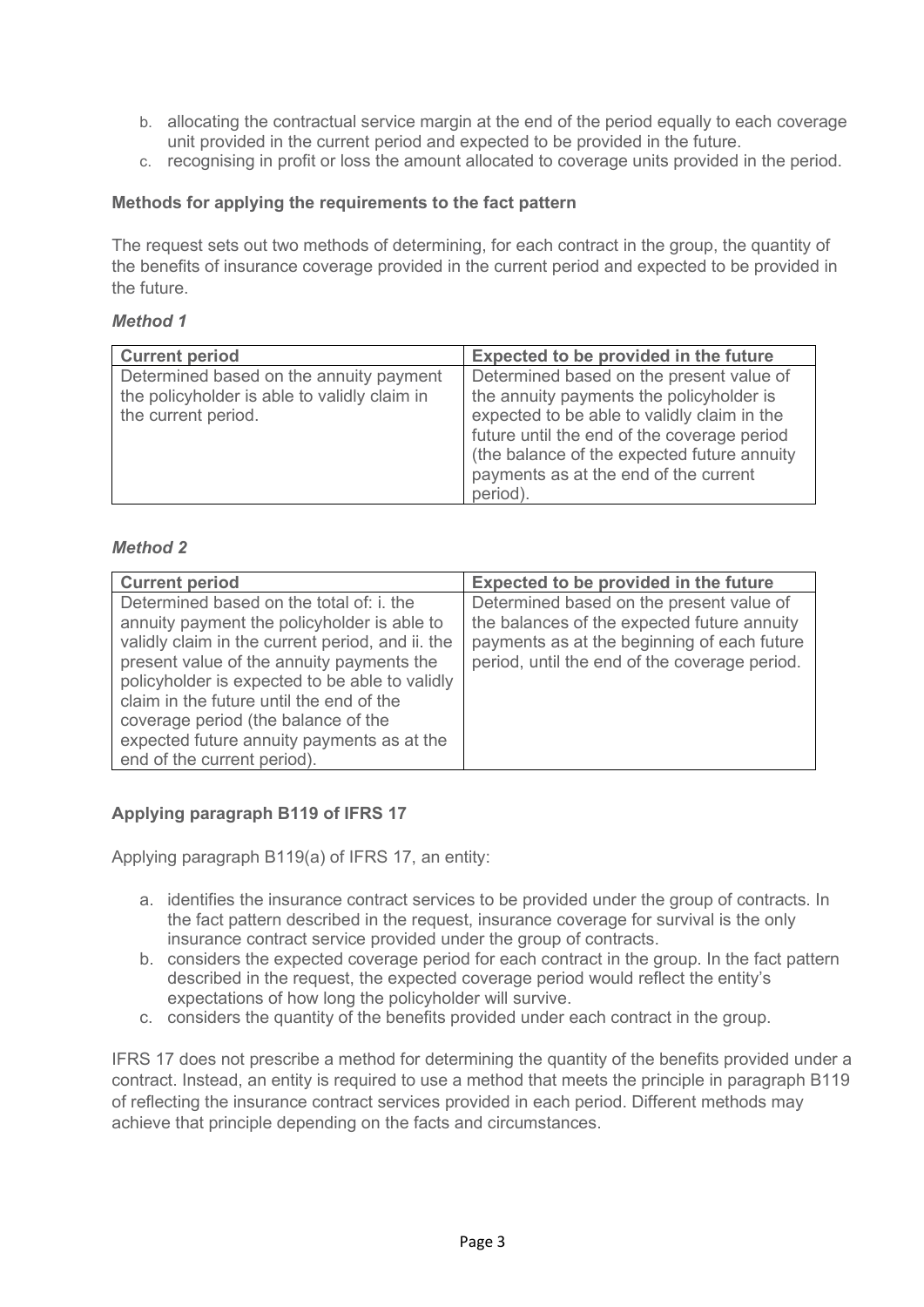The definitions of the liability for incurred claims and the liability for remaining coverage in Appendix A to IFRS 17 describe insurance coverage as 'an entity's obligation to investigate and pay valid claims for insured events'. In addition, paragraphs BC140 and BC141 of the Basis for Conclusions on IFRS 17 explain that an entity can accept insurance risk before it is obliged to perform the insurance coverage service. Therefore, in determining the quantity of the benefits of insurance coverage provided under a contract, an entity considers (a) the periods in which it has an obligation to pay a valid claim if an insured event occurs; and (b) the amount of the claim if a valid claim is made.

The Committee observed that, under the contractual terms of the annuity contracts described in the request, an entity is obliged to pay a periodic amount (CU100 in the example) from the start of the annuity period for each year of the policyholder's survival (the insured event). Survival in one year does not oblige the entity to pay amounts that compensate the policyholder for surviving in future years; that is, claim amounts payable to the policyholder in future years are contingent on the policyholder surviving in those future years.

# **The Committee's conclusion**

The Committee concluded that, in applying IFRS 17 to determine the quantity of the benefits of insurance coverage for survival provided under each annuity contract, a method based on:

- a. the amount of the annuity payment the policyholder is able to validly claim (Method 1) meets the principle in paragraph B119 of IFRS 17 of reflecting the insurance coverage provided in each period by:
	- i. assigning a quantity of the benefits only to periods for which the entity has an obligation to investigate and pay valid claims for the insured event (survival of the policyholder); and
	- ii. aligning the quantity of the benefits provided in a period with the amount the policyholder is able to validly claim in each period.
- b. the present value of expected future annuity payments (Method 2) does not meet the principle in paragraph B119 of IFRS 17 of reflecting the insurance coverage provided in each period because it would:
	- i. assign a quantity of the benefits to periods for which the entity has no obligation to investigate and pay valid claims for the insured event (for example, to the deferral period of a deferred annuity contract); and
	- ii. misrepresent the quantity of the benefits provided in a period by considering amounts the policyholder is able to claim and benefit from only in future periods.

The request asked only about the recognition of the contractual service margin in profit or loss. For the annuity contracts described in the request, the entity accepts insurance risk related to the uncertainty about how long the policyholder will survive. The Committee noted that the entity would apply other requirements in IFRS 17 to recognise in profit or loss—separately from the contractual service margin—the risk adjustment for non-financial risk, representing the entity's compensation for bearing insurance risk and other non-financial risks. The Committee did not discuss these other requirements.

Under a group of annuity contracts, an entity could provide other insurance contract services to policyholders in addition to insurance coverage for survival—for example, insurance coverage for death in a deferral period or an investment-return service. The conclusion in this [draft] agenda decision applies to insurance coverage for survival, regardless of other services provided. If the contracts provide other insurance contract services, the entity would also need to consider the pattern of transfer of those services to the policyholder.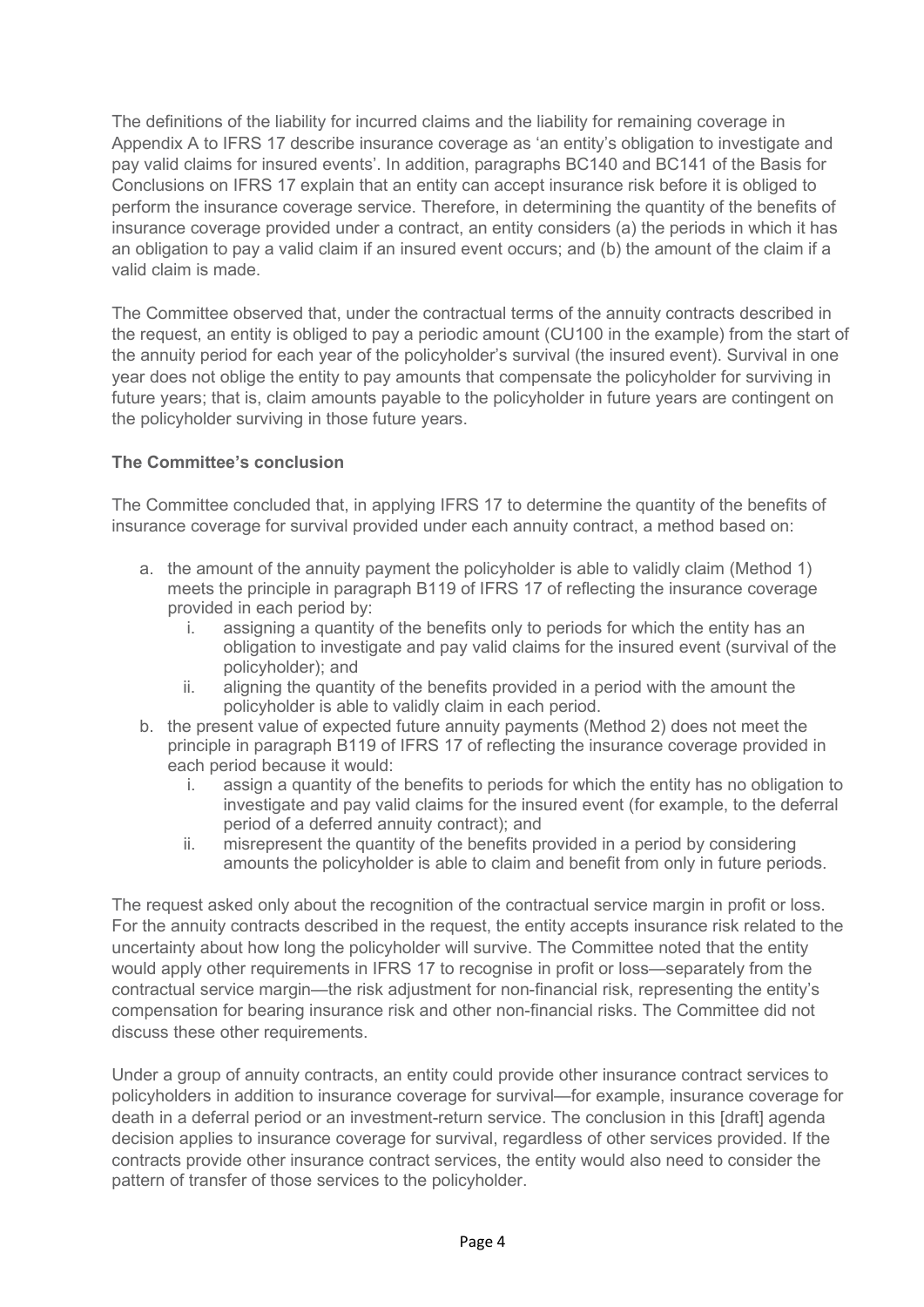The Committee concluded that the principles and requirements in IFRS Accounting Standards provide an adequate basis for an issuer of a group of annuity contracts as described in the request to determine the amount of the contractual service margin to recognise in profit or loss in a period because of the transfer of insurance coverage for survival in that period. Consequently, the Committee [decided] not to add a standard-setting project to the work plan.

# <span id="page-4-0"></span>**Lessor Forgiveness of Lease Payments (IFRS 9** *Financial Instruments* **and IFRS 16**  *Leases***)—Agenda Paper 4**

The Committee received a request about a lessor's application of IFRS 9 and IFRS 16 in accounting for a particular rent concession. The rent concession is one for which the only change to the lease contract is the lessor's forgiveness of lease payments due from the lessee under that contract.

# **The fact pattern**

The request described a rent concession agreed by a lessor and a lessee on the date the rent concession is granted. For the lessor, the rent concession changes a lease contract classified applying IFRS 16—as an operating lease. The lessor legally releases the lessee from its obligation to make specifically identified lease payments, some of which are amounts contractually due but not paid (which the lessor had recognised as an operating lease receivable) and some of which are amounts that are not yet contractually due. No other changes are made to the lease contract, nor are there any other negotiations between the lessor and the lessee that might affect the accounting for the rent concession. Before the date the rent concession is granted, the lessor had applied the expected credit loss model in IFRS 9 to the operating lease receivable.

#### **The question**

The submitter asked:

- a. how the lessor applies the expected credit loss model in IFRS 9 to the operating lease receivable when it expects to forgive payments due from the lessee under the lease contract before the rent concession is granted; and
- b. whether the lessor applies the derecognition requirements in IFRS 9 or the lease modification requirements in IFRS 16 in accounting for the rent concession.

#### **Applying the expected credit loss model in IFRS 9 to the operating lease receivable**

Paragraph 2.1(b)(i) of IFRS 9 states that 'operating lease receivables recognised by a lessor are subject to the derecognition and impairment requirements' of IFRS 9. Therefore, a lessor is required to apply the impairment requirements in IFRS 9 to an operating lease receivable from the date on which it recognises that receivable.

IFRS 9 defines credit loss as 'the difference between all contractual cash flows that are due to an entity in accordance with the contract and all the cash flows that the entity expects to receive (ie all cash shortfalls)…'. Paragraph 5.5.17 of IFRS 9 states that 'an entity shall measure expected credit losses…in a way that reflects (a) an unbiased and probability-weighted amount that is determined by evaluating a range of possible outcomes; (b) the time value of money; and (c) reasonable and supportable information that is available without undue cost or effort at the reporting date about past events, current conditions and forecasts of future economic conditions'.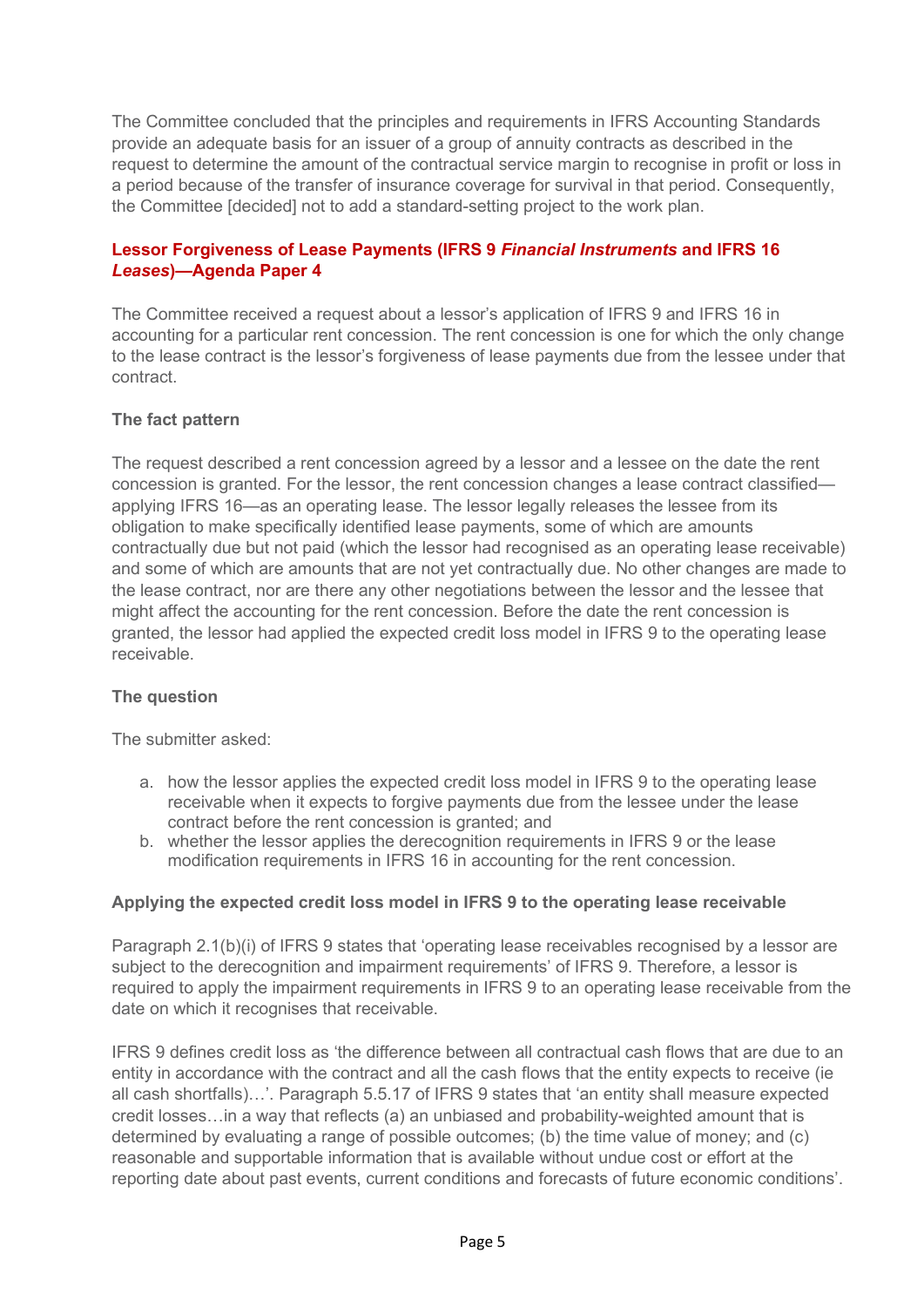Consequently, in the fact pattern described in the request, the lessor applies the impairment requirements in IFRS 9 to the operating lease receivable. The lessor estimates expected credit losses on the operating lease receivable by measuring any credit loss to reflect 'all cash shortfalls'. These shortfalls are the difference between all contractual cash flows due to the lessor in accordance with the lease contract and all the cash flows it expects to receive, determined using 'reasonable and supportable information' about 'past events, current conditions and forecasts of future economic conditions'.

Therefore, the Committee concluded that, in the period before the rent concession is granted, the lessor measures expected credit losses on the operating lease receivable in a way that reflects an unbiased and probability-weighted amount determined by evaluating a range of possible outcomes (as required by paragraph 5.5.17 of IFRS 9), including considering its expectations of forgiving lease payments recognised as part of that receivable.

# **Lessor accounting for the rent concession—IFRS 9 and IFRS 16**

# *Applying the derecognition requirements in IFRS 9 to the operating lease receivable*

Paragraph 2.1(b)(i) of IFRS 9 states that operating lease receivables recognised by a lessor are subject to the derecognition requirements in IFRS 9. Consequently, on granting the rent concession, the lessor considers whether the requirements for derecognition in paragraph 3.2.3 of IFRS 9 are met.

In the rent concession described in the request, the lessor legally releases the lessee from its obligation to make specifically identified lease payments, some of which the lessor had recognised as an operating lease receivable. Accordingly, on granting the rent concession, the lessor concludes that the requirements in paragraph 3.2.3(a) of IFRS 9 have been met—that is, its contractual rights to the cash flows from the operating lease receivable expire—because it has agreed to legally release the lessee from its obligation and thus has given up its contractual rights to those specifically identified cash flows. Therefore, on the date the rent concession is granted, the lessor derecognises the operating lease receivable (and associated expected credit loss allowance) and recognises any difference as a loss in profit or loss.

#### *Applying the lease modification requirements in IFRS 16 to future lease payments under the lease*

The rent concession described in the request meets the definition of a lease modification in IFRS 16. The rent concession is 'a change to the consideration for the lease…that was not part of the original terms and conditions of the lease'. Therefore, the lessor applies paragraph 87 of IFRS 16 and accounts for the modified lease as a new lease from the date the rent concession is granted.

Paragraph 87 of IFRS 16 requires a lessor to consider any prepaid or accrued lease payments relating to the original lease as part of the lease payments for the new lease. The Committee observed that lease payments due from the lessee that the lessor has recognised as an operating lease receivable (to which the derecognition and impairment requirements in IFRS 9 apply) are not accrued lease payments. Consequently, neither those lease payments nor their forgiveness are considered part of the lease payments for the new lease.

In accounting for the modified lease as a new lease, a lessor applies paragraph 81 of IFRS 16 and recognises as income the lease payments to be made by the lessee over the lease term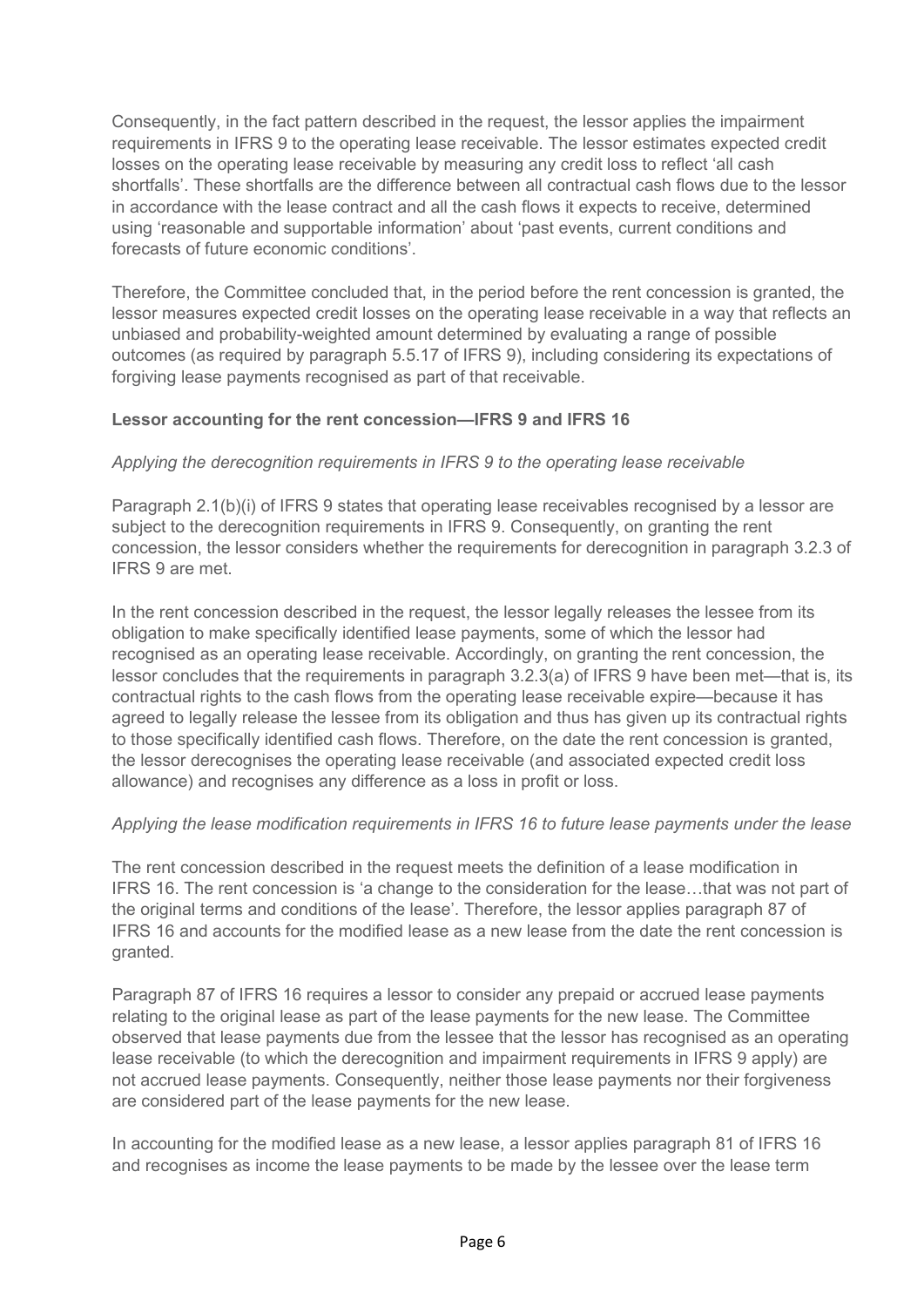(including any prepaid or accrued lease payments relating to the original lease) on either a straight-line basis or another systematic basis.

The Committee concluded that the lessor accounts for the rent concession described in the request by applying:

- a. the derecognition requirements in IFRS 9 to forgiven lease payments that the lessor had included in an operating lease receivable on the date the rent concession is granted; and
- b. the lease modification requirements in IFRS 16 to forgiven lease payments that the lessor had not included in an operating lease receivable.

The Committee concluded that the principles and requirements in IFRS Accounting Standards provide an adequate basis for a lessor to determine how to apply the expected credit loss model in IFRS 9 to an operating lease receivable and account for the rent concession described in the request. Consequently, the Committee [decided] not to add a standard-setting project to the work plan.

# <span id="page-6-0"></span>**Special Purpose Acquisition Companies (SPAC): Classification of Public Shares as Financial Liabilities or Equity (IAS 32** *Financial Instruments: Presentation***)—Agenda Paper 5**

The Committee received a request about applying IAS 32 in relation to the classification of shares issued by a special purpose acquisition company (SPAC) as financial liabilities or equity. A SPAC is a listed entity that is established to acquire a yet to be identified target entity.

The request described a SPAC that issues two classes of shares (Class A and Class B). The Class B shareholders:

- a. individually have the contractual right to demand a reimbursement of their shares if the SPAC's shareholders approve the acquisition of a target entity.
- b. are reimbursed if the SPAC is liquidated. The SPAC is liquidated if no target entity is acquired within a specified period.
- c. along with the Class A shareholders, have the contractual right to extend the SPAC's life beyond that specified period if no target entity is acquired. Extension of the SPAC's life is approved by either (i) two-thirds of the shareholders; or (ii) two-thirds of the Class A shareholders and two-thirds of the Class B shareholders independently.

The request asked about the effect of the shareholders' contractual right to extend the SPAC's life on the classification of the Class B shares—in particular, whether the decision of shareholders to extend the SPAC's life is considered to be within the control of the SPAC. This assessment is needed to determine whether the SPAC has the unconditional right to avoid delivering cash or another financial asset to settle a contractual obligation.

The Committee observed that IAS 32 contains no requirements for assessing whether a decision of shareholders is treated as a decision of the entity. The Committee acknowledged that similar questions about shareholder decisions arise in other circumstances. Assessing whether a decision of shareholders is treated as a decision of the entity has been identified as one of the practice issues the International Accounting Standards Board (IASB) will address in its *Financial Instruments with Characteristics of Equity* (FICE) project. The Committee concluded that the matter described in the request is, in isolation, too narrow for the IASB or the Committee to address in a cost-effective manner. Instead, the IASB should consider the matter as part of its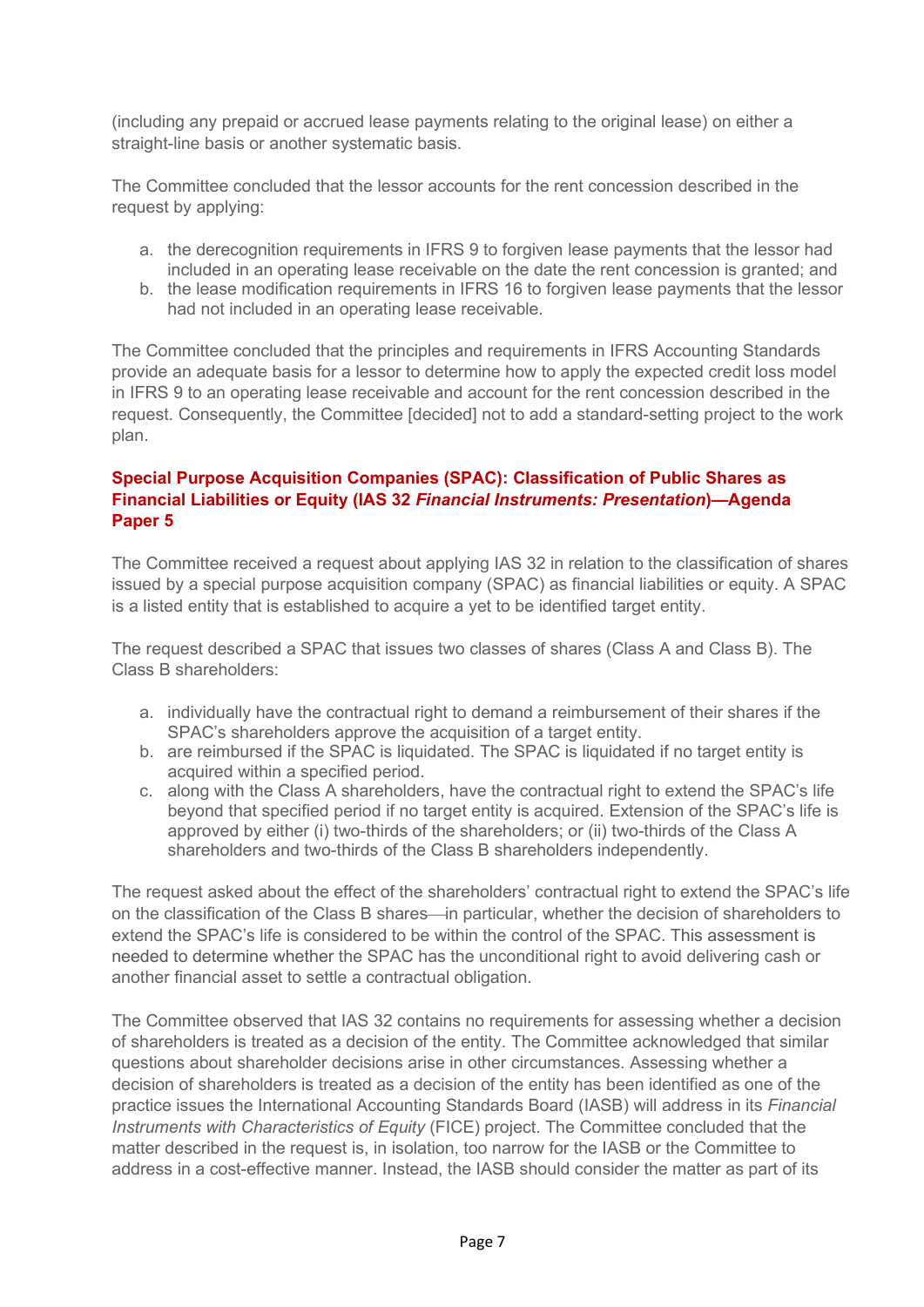broader discussions on the FICE project. For these reasons, the Committee [decided] not to add a standard-setting project to the work plan. The Committee nonetheless noted the importance of the SPAC disclosing information in the notes to its financial statements about the classification of its public shares.

### <span id="page-7-0"></span>**Special Purpose Acquisition Companies (SPAC): Accounting for Warrants at Acquisition— Agenda Paper 6**

The Committee received a request about an entity's acquisition of a special purpose acquisition company (SPAC). The request asked how the entity accounts for warrants on acquiring the SPAC.

In the fact pattern the Committee discussed:

- a. the entity acquires a SPAC that has raised cash in an initial public offering (IPO). The purpose of the acquisition is for the entity to obtain the cash and the SPAC's listing in a stock exchange. The SPAC does not meet the definition of a business in IFRS 3 *Business Combinations* and, at the time of the acquisition, has no assets other than cash.
- b. before the acquisition, the SPAC's ordinary shares are held by its founder shareholders and public investors. The ordinary shares are determined to be equity instruments as defined in IAS 32 *Financial Instruments: Presentation*. In addition to ordinary shares, the SPAC had also issued warrants to both its founder shareholders and public investors (the SPAC warrants):
	- i. *founder warrants* were issued at the SPAC's formation as consideration for services provided by the founders. The founders provide no services to the entity after the acquisition.
	- ii. *public warrants* were issued to public investors with ordinary shares at the time of the IPO.
- c. the entity acquires the SPAC by issuing new ordinary shares and warrants to the SPAC's founder shareholders and public investors in exchange for the SPAC's ordinary shares and the legal cancellation of the SPAC's warrants. The entity's owners control the group after the transaction. The SPAC becomes a wholly-owned subsidiary of the entity and the entity replaces the SPAC as the entity listed in the stock exchange.
- d. the fair value of the instruments the entity issues to acquire the SPAC exceeds the fair value of the identifiable net assets of the SPAC.

#### **Who is the acquirer?**

In determining the accounting for a SPAC acquisition, an entity first identifies which party is the acquirer in the transaction—that is, which party obtains control of the other. Identifying the acquirer is necessary to determine which party accounts for the acquisition and whether the acquisition meets the definition of a business combination in the scope of IFRS 3. Paragraphs B13–B18 of IFRS 3 specify how to identify the acquirer in a business combination.

In the fact pattern discussed, the entity is the acquirer. Consequently, the acquisition does not meet the definition of a business combination in IFRS 3 because the acquiree (the SPAC) is not a business.

#### **Which IFRS Accounting Standard applies to the SPAC acquisition?**

Paragraph 2(b) of IFRS 3 states that IFRS 3 does not apply to 'the acquisition of an asset or a group of assets that does not constitute a business'. In such cases, that paragraph requires the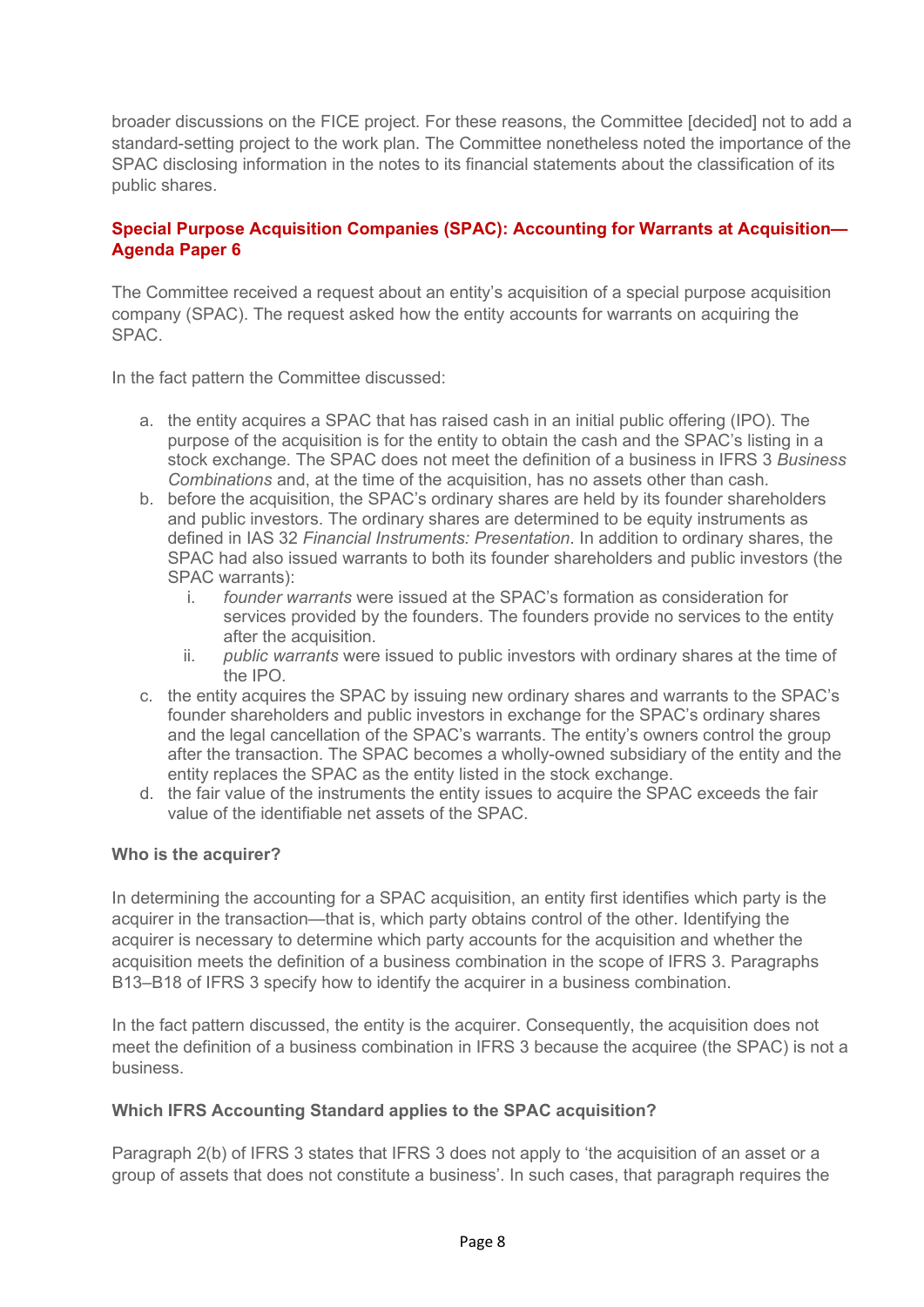acquirer to 'identify and recognise the individual identifiable assets acquired…and liabilities assumed…'.

In the fact pattern discussed, the acquisition of the SPAC is the acquisition of an asset or a group of assets that does not constitute a business. Therefore, the entity identifies and recognises the individual identifiable assets acquired and liabilities assumed as part of the acquisition.

#### **What are the individual identifiable assets acquired and liabilities assumed?**

In the fact pattern discussed, the entity acquires the cash held by the SPAC. The entity also considers whether it assumes any liability related to the SPAC warrants.

#### *Does the entity assume the SPAC warrants as part of the acquisition?*

In assessing whether it assumes the SPAC warrants as part of the acquisition, the entity considers the specific facts and circumstances of the transaction, including the terms and conditions of all agreements associated with the acquisition. For example, the entity considers the legal structure of the transaction and the terms and conditions of the SPAC warrants and the warrants it issues in the transaction.

The entity might conclude that the facts and circumstances are such that it:

- a. *assumes the SPAC warrants as part of the acquisition*—in this case, the entity issues ordinary shares to acquire the SPAC and assumes the SPAC warrants as part of the acquisition. The entity then issues new warrants to replace the SPAC warrants assumed.
- b. *does not assume the SPAC warrants as part of the acquisition*—in this case, the entity issues both ordinary shares and warrants to acquire the SPAC and does not assume the SPAC warrants.

#### **How does the entity account for SPAC warrants assumed as part of the acquisition?**

In the fact pattern discussed, the SPAC's founder shareholders and public investors are not SPAC employees nor will they provide services to the entity after the acquisition. Instead, the SPAC's founder shareholders and public investors hold the warrants solely in their capacity as owners of the SPAC. Therefore, if the facts and circumstances are such that the entity assumes the SPAC warrants as part of the acquisition, the entity applies IAS 32 to determine whether the warrants are financial liabilities or equity instruments.

#### *How does the entity account for the replacement of the SPAC warrants?*

In the fact pattern discussed, the entity negotiated the replacement of the SPAC warrants as part of the SPAC acquisition. Therefore, the entity considers the extent to which it accounts for the replacement of the SPAC warrants as part of that acquisition.

No IFRS Accounting Standard specifically applies to this consideration. In applying paragraphs 10–11 of IAS 8 *Accounting Policies, Changes in Accounting Estimates and Errors* to develop an accounting policy, the entity refers to, and considers the applicability of, the requirements in paragraph B50 of IFRS 3. If an entity concludes that it accounts for the replacement transaction separately from the SPAC acquisition, the entity does so applying the applicable requirements in IAS 32 and IFRS 9 *Financial Instruments*.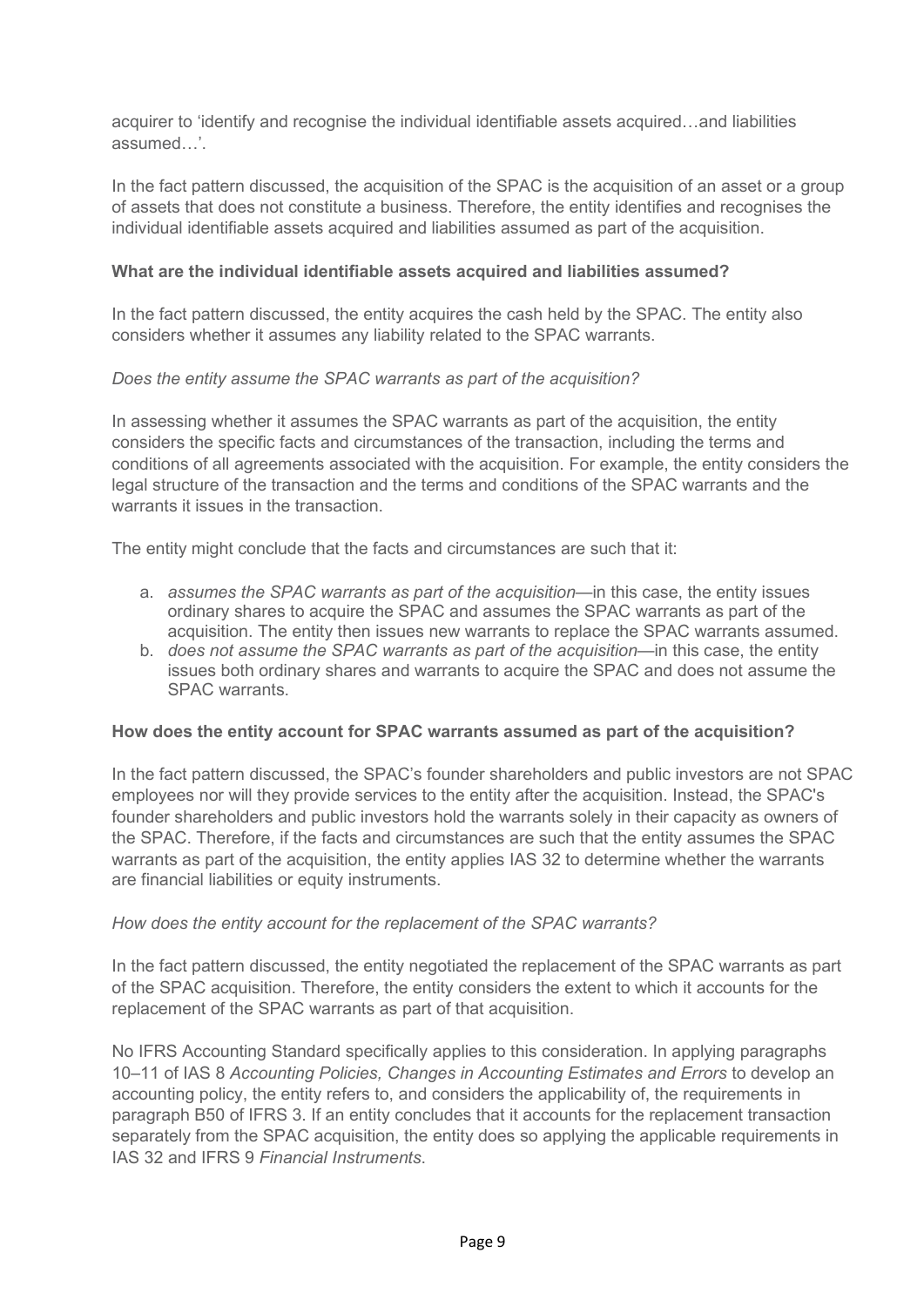# **Does the entity also acquire a stock exchange listing service?**

In the fact pattern discussed, the SPAC's stock exchange listing does not meet the definition of an intangible asset because it is not 'identifiable' as described in paragraph 12 of IAS 38 *Intangible Assets*. Accordingly, it is not an identifiable asset acquired. Nonetheless, the Committee observed that:

- a. paragraph 2 of IFRS 2 states that 'an entity shall apply this IFRS in accounting for all share‑based payment transactions, whether or not the entity can identify specifically some or all of the goods or services received… In the absence of specifically identifiable goods or services, other circumstances may indicate that goods or services have been (or will be) received, in which case this IFRS applies.'
- b. paragraph 13A of IFRS 2 states that '…if the identifiable consideration received (if any) by the entity appears to be less than the fair value of the equity instruments granted or liability incurred, typically this situation indicates that other consideration (ie unidentifiable goods or services) has been (or will be) received by the entity. The entity shall measure the identifiable goods or services received in accordance with this IFRS. The entity shall measure the unidentifiable goods or services received (or to be received) as the difference between the fair value of the share-based payment and the fair value of any identifiable goods or services received (or to be received).'

The fair value of the instruments the entity issues to acquire the SPAC exceeds the fair value of the identifiable net assets acquired. Therefore, the Committee concluded that, applying paragraphs 2 and 13A of IFRS 2, the entity:

- a. receives a stock exchange listing service for which it has issued equity instruments as part of a share-based payment transaction; and
- b. measures the stock exchange listing service received as the difference between the fair value of the instruments issued to acquire the SPAC and the fair value of the identifiable net assets acquired.

#### **Which IFRS Accounting Standard applies to the instruments issued?**

Depending on the specific facts and circumstances of the transaction, the entity issues ordinary shares—or ordinary shares and warrants—in exchange for acquiring cash, for acquiring the stock exchange listing service and for assuming any liabilities related to the SPAC warrants. The Committee observed that:

- a. IAS 32 applies to all financial instruments, with some exceptions. Those exceptions include 'financial instruments, contracts and obligations under share-based payment transactions to which IFRS 2 *Share*‑*based Payment* applies…' (paragraph 4 of IAS 32).
- b. IFRS 2 applies to 'share‑based payment transactions in which an entity acquires or receives goods or services. Goods includes inventories, consumables, property, plant and equipment, intangible assets and other non-financial assets...' (paragraph 5 of IFRS 2).

Therefore, the Committee concluded that the entity applies:

- a. IFRS 2 in accounting for instruments issued to acquire the stock exchange listing service; and
- b. IAS 32 in accounting for instruments issued to acquire cash and assume any liabilities related to the SPAC warrants—these instruments were not issued to acquire goods or services and are not in the scope of IFRS 2.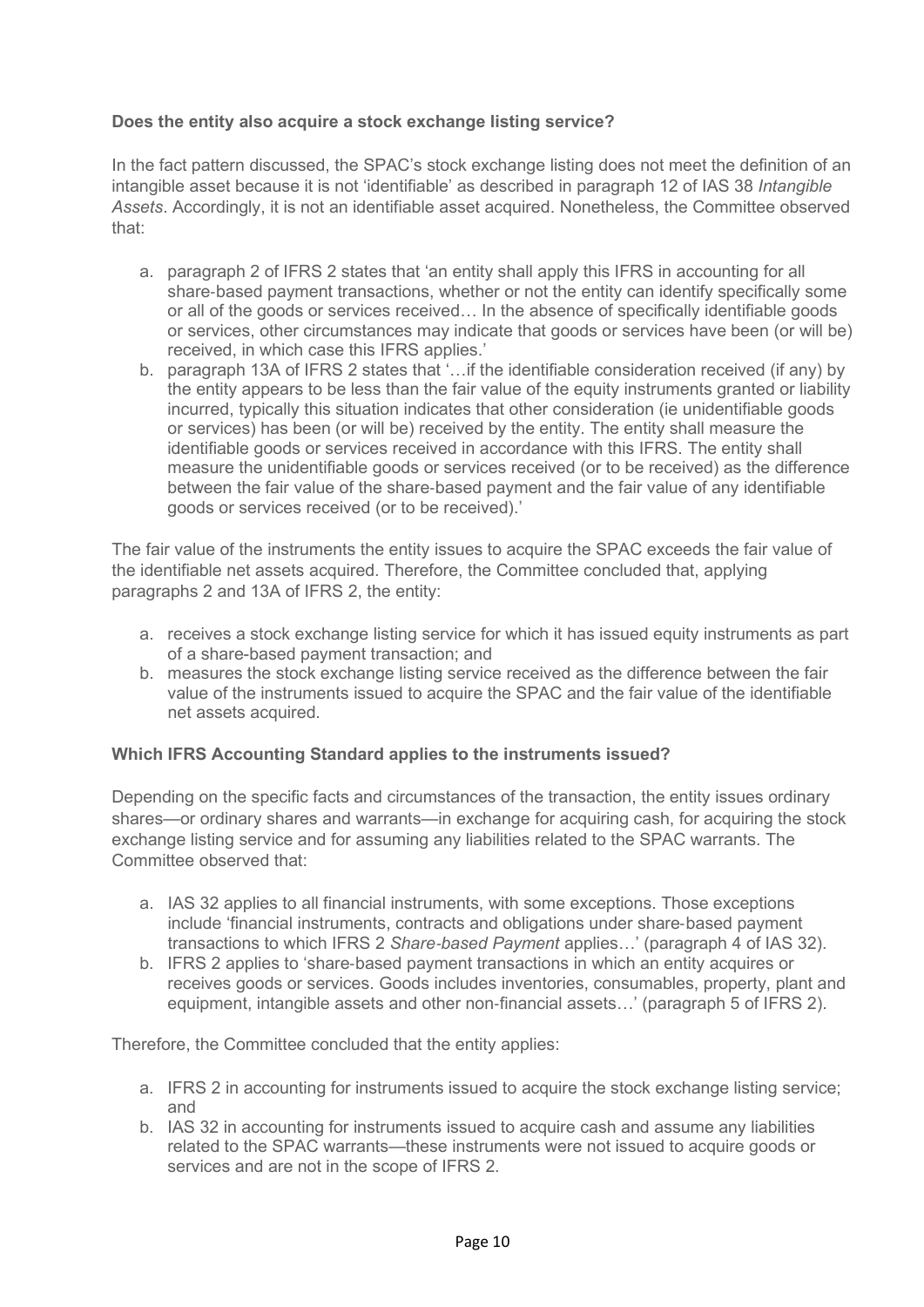#### *Which instruments were issued for the SPAC's net assets and which were issued for the service?*

If the entity concludes that the facts and circumstances are such that it does not assume the SPAC warrants as part of the acquisition, the entity issues both ordinary shares and warrants to acquire cash and a stock exchange listing service. In this case, the entity determines which instruments it issued to acquire the cash and which it issued to acquire the stock exchange listing service. No IFRS Accounting Standard specifically applies to this determination. Therefore, the entity applies paragraphs 10–11 of IAS 8 in developing and applying an accounting policy. The Committee noted that:

- a. an entity's accounting policy must result in information that is relevant and reliable (as described in paragraph 10 of IAS 8). An accounting policy that results in allocating all the warrants issued to the acquisition of the stock exchange listing service solely to avoid the warrants being classified as financial liabilities applying IAS 32 would not meet this requirement.
- b. an entity could allocate the shares and warrants to the acquisition of cash and the stock exchange listing service on the basis of the relative fair values of the instruments issued (that is, in the same proportion as the fair value of each type of instrument to the total fair value of all issued instruments). For example, if 80% of the total fair value of the instruments issued comprises ordinary shares, the entity could conclude that 80% of the fair value of instruments issued to acquire cash also comprises ordinary shares.
- c. other allocation methods could be acceptable if they meet the requirements in paragraphs 10–11 of IAS 8.

#### **Conclusion**

The Committee concluded that the principles and requirements in IFRS Accounting Standards provide an adequate basis for an entity to determine how to account for warrants on acquiring a SPAC in the fact pattern the Committee discussed. Consequently, the Committee [decided] not to add a standard-setting project to the work plan.